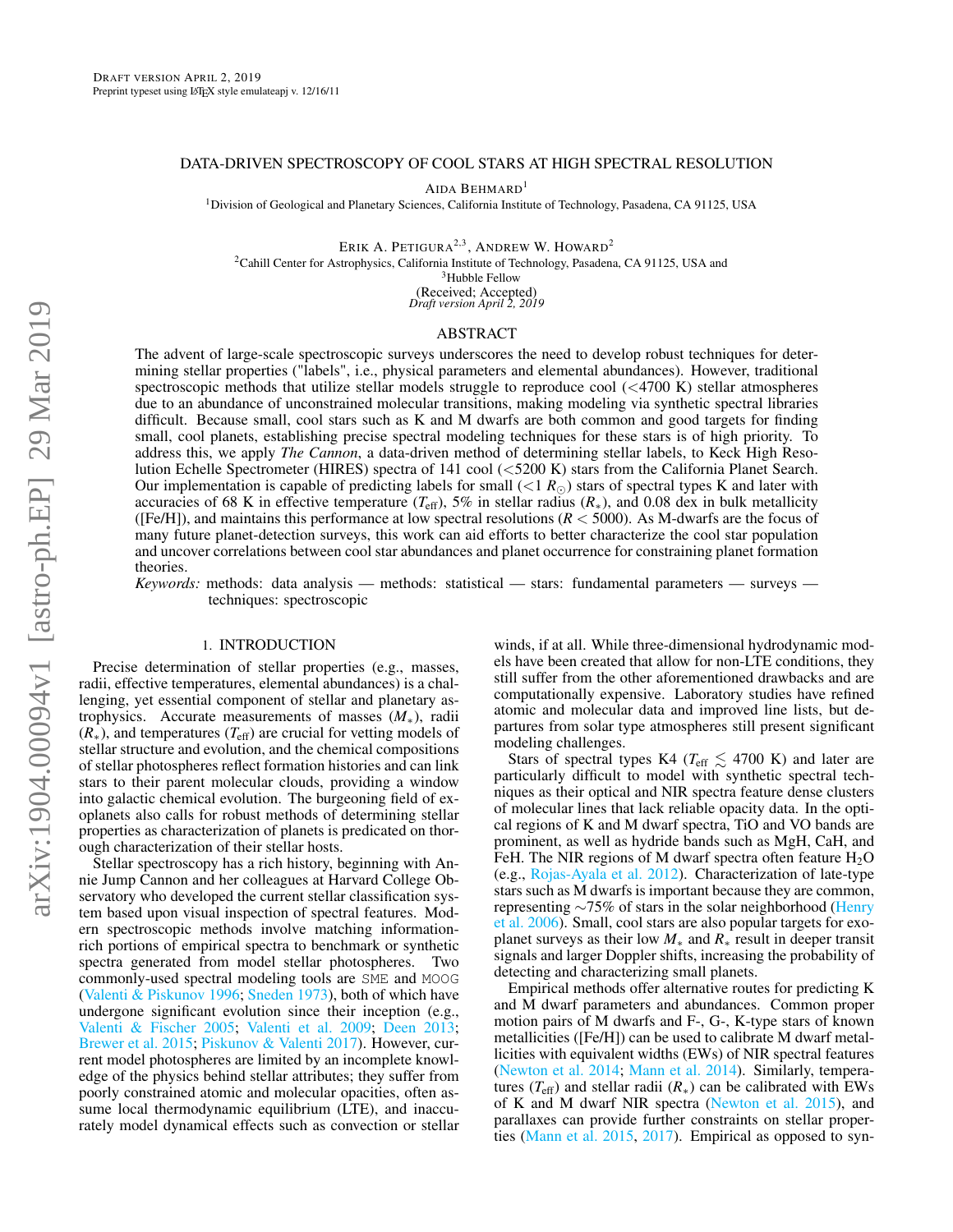thetic spectral libraries composed of touchstone stars with well-measured properties are also capable of predicting accurate parameters for stars of mid-K spectral types and later [\(Yee et al.](#page-8-14) [2017\)](#page-8-14).

Another promising method for modeling cool stars is offered by *The Cannon*, a data-driven approach to modeling spectroscopic data [\(Ness et al.](#page-8-15) [2015\)](#page-8-15). In brief, *The Cannon* predicts stellar parameters and elemental abundances from spectroscopic data via a two-step process: a "training step" where the spectra for a set of reference objects with welldetermined parameters and/or abundances are used to construct a predictive model of the flux, and a "test step" where the model is used to infer those of objects given their spectra. Unlike traditional spectroscopic modeling methods, *The Cannon* makes no use of physical stellar models, and does not require an accompanying library of synthetic spectra for reference. Here, we modify *The Cannon* to optimize parameter and elemental abundance predictions for K and M dwarfs with HIRES spectra.

Throughout this work, we refer to stellar parameters *and* elemental abundances ( $T_{\text{eff}}$ ,  $R_*$ , and [Fe/H]) as "labels" to be consistent with previous literature on *The Cannon* (e.g., [Ness](#page-8-15) [et al.](#page-8-15) [2015;](#page-8-15) [Casey et al.](#page-8-16) [2016;](#page-8-16) [Ho et al.](#page-8-17) [2017\)](#page-8-17) and to adhere to machine learning/supervised methods terminology. We evaluate *The Cannon*'s ability to predict stellar labels in our cool star sample with cross-validation experiments. Crossvalidation was carried out by dividing a reference set of cool stars with well-determined labels into training and validation sets. The reference set is pulled from a library compiled by [Yee et al.](#page-8-14) [\(2017\)](#page-8-14) (see Section [2](#page-1-0) for more details). Performance was evaluated by examining how well *Cannon*-predicted labels for the validation set matched those reported in the library. In Section [3,](#page-1-1) we present *The Cannon*, and outline our implementation and its performance on our cool star sample in Section [4.](#page-2-0) We find that *The Cannon* can predict labels with precisions of 68 K in  $T_{\text{eff}}$ , 5% in R<sub>\*</sub>, and 0.08 in [Fe/H] (dex). Discussion of the results is presented in Section [5.](#page-7-0)

### 2. COOL STAR SAMPLE

<span id="page-1-0"></span>Our spectral library was compiled by [Yee et al.](#page-8-14) [\(2017\)](#page-8-14) and consists of 404 touchstone stars originating from several source catalogs that span the spectral types ∼M5–F1 (*T*eff ≈ 3000–7000 K,  $R_* \approx 0.1$ –16  $R_{\odot}$ ). The stars have spectra obtained from HIRES at the Keck-I 10-m telescope [\(Vogt et al.](#page-8-18) [1994\)](#page-8-18) as part of the California Planet Search (CPS). For more details on CPS, see [Howard et al.](#page-8-19) [\(2010\)](#page-8-19). The HIRES spectra are high-resolution ( $R \approx 60,000$ ) and high signal-to-noise  $(S/N > 40$ /pixel, with ∼80% having S/N > 100/pixel). The spectra originate from the middle HIRES detector CCD chip and contain 16 spectral orders. The HIRES blaze function has been removed and the spectra registered onto a common wavelength scale ( $\lambda$  = 4990–6410 Å) uniform in  $\Delta$ log $\lambda$  to ensure that linear velocity shifts correspond to linear pixel shifts [\(Yee et al.](#page-8-14) [2017\)](#page-8-14). We confined the wavelength range to 13 orders ( $\lambda$  = 4990–6095 Å) to avoid redder portions of the middle HIRES CCD chip that are more affected by tellurics.

To isolate a cool star sample composed of K and M dwarfs, we employed radius and temperature cuts of *T*eff <5200 K and  $R_* < 1 R_{\odot}$ , leaving 141 stars. These cool stars are primarily drawn from the catalog described in [Mann et al.](#page-8-12)  $(2015)$  with  $T_{\text{eff}}$ ,  $R_*$ , and [Fe/H] determined from a combination of spectrophotometry, SED modeling, *Gaia* parallaxes, and EW empirical relations (quoted uncertainties of 60 K,



Figure 1. The domain of *T*eff, *R*∗, and [Fe/H] for our reference sample of 141 cool stars pulled from the library outlined in [Yee et al.](#page-8-14) [\(2017\)](#page-8-14). The cool stars have temperatures and radii that satisfy  $T_{\text{eff}} < 5200 \text{ K}$  and  $R_* < 1 R_{\odot}$ .

3.8%, and 0.08 dex, respectively). A smaller subset originate from the catalog compiled by [von Braun et al.](#page-8-20) [\(2014\)](#page-8-20), and have interferometrically-determined *R*<sup>∗</sup> (quoted uncertainties of  $\langle 5\% \rangle$ . Many of the early K dwarfs in the sample have  $T_{\text{eff}}$ and [Fe/H] determined from LTE spectral synthesis carried out by [Brewer et al.](#page-8-21) [\(2016\)](#page-8-21) with SME (quoted uncertainties of 60 K and 0.05 dex, respectively), while the sample mid to late K dwarfs have *T*eff, *R*∗, and [Fe/H] determined from a combination of spectrophotometry, SED modeling, parallaxes, and SME analysis carried out by [Yee et al.](#page-8-14) [\(2017\)](#page-8-14) (quoted uncertainties of 5%, 7.4%, and 0.1 dex, respectively). Because most of these catalogs do not provide a complete set of *T*eff, *R*∗, and [Fe/H] values, [Yee et al.](#page-8-14) [\(2017\)](#page-8-14) conducted an isochrone analysis using Dartmouth stellar models [\(Dotter et al.](#page-8-22) [2008\)](#page-8-22) to obtain a homogeneous label set, and took uncertainties as the 5th and 95th percentiles of the MCMC distributions that resulted from fitting to the stellar model grids. For more details on any of the library catalogs or the isochrone analysis procedure, see [Yee et al.](#page-8-14) [\(2017\)](#page-8-14).

## 3. THE CANNON

#### 3.1. *Preparing HIRES spectra for The Cannon*

<span id="page-1-1"></span>To prepare the spectral library for *The Cannon*, we must ensure that the spectra satisfy certain conditions; the spectra must share a common wavelength grid, be shifted onto the rest wavelength frame, share a common line-spread function, and be continuum-normalized via a method independent of S/N [\(Ness et al.](#page-8-15) [2015\)](#page-8-15). The first two conditions are already satisfied for the library spectra, and we can assume that they effectively share a line-spread function, though there may be negligible variation due to variable observation seeing conditions. To carry out normalization, we applied error-weighted, broad Gaussian smoothing with

$$
\bar{f}(\lambda_0) = \frac{\sum_j (f_j \sigma_j^{-2} w_j(\lambda_0))}{\sum_j (\sigma_j^{-2} w_j(\lambda_0))},
$$
\n(1)

where  $f_j$  is the flux at pixel *j* of the wavelength range,  $\sigma_j$  is the uncertainty at pixel *j*, and the weight  $w_j(\lambda_0)$  is drawn from a Gaussian: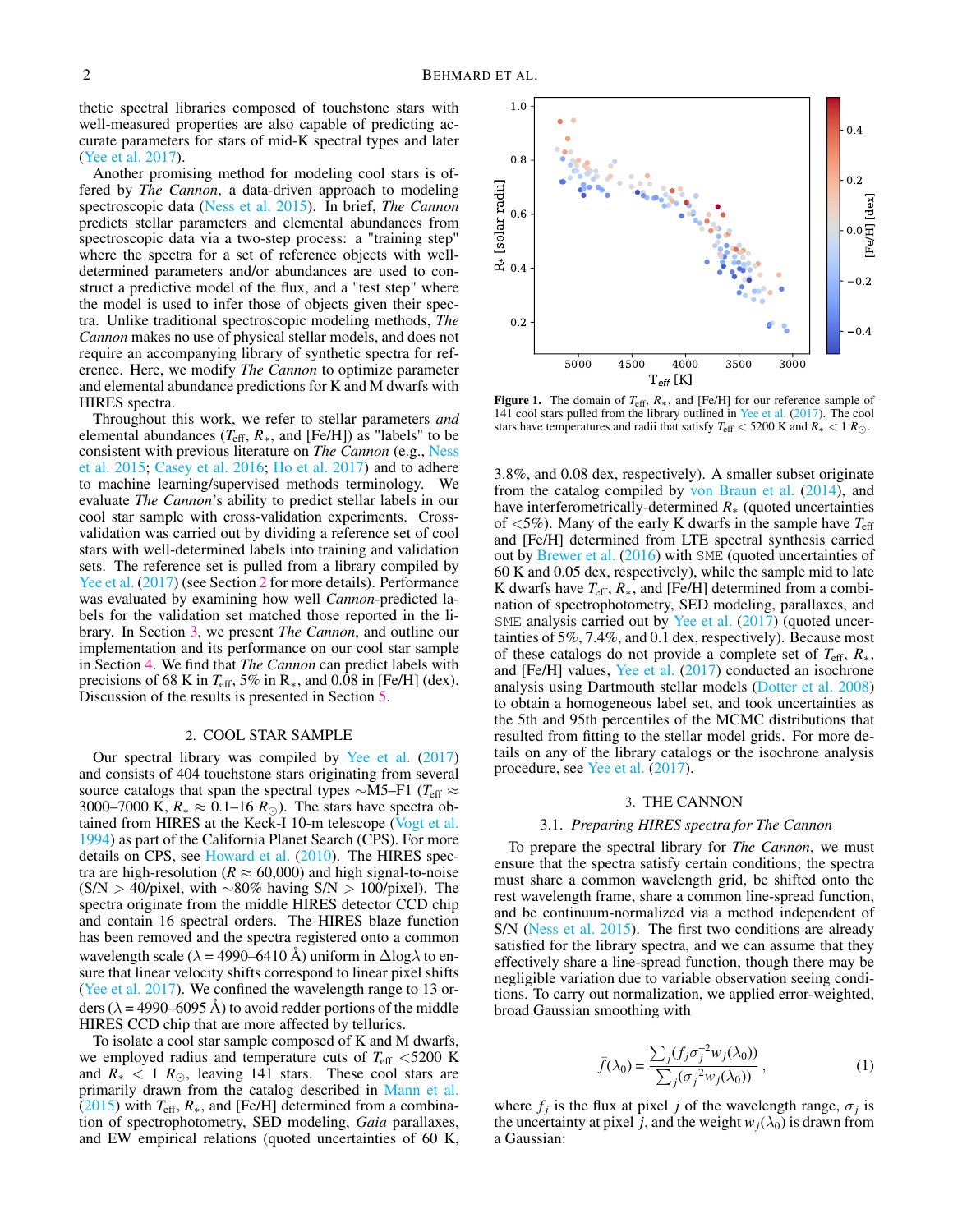$$
w_j(\lambda_0) = e^{-\frac{(\lambda_0 - \lambda_j)^2}{L^2}}, \qquad (2)
$$

where *L* was chosen to be 3 Å. If larger *L* values are chosen for HIRES spectra, continuum-normalization begins to remove high resolution features. For reference, [Ho et al.](#page-8-17) [\(2017\)](#page-8-17) used a width of  $L = 50$  Å to normalize low-resolution Large Sky Area Multi-Object Fibre Spectroscopic Telescope (LAM-OST) spectra ( $R \approx 1800$ ). The Gaussian smoothing procedure is illustrated in Fig. [2.](#page-3-0)

### 3.2. *Training Step*

We used *The Cannon 2*, the second implementation of *The Cannon* developed by [Casey et al.](#page-8-16) [\(2016\)](#page-8-16). Hereafter, we will refer to *The Cannon 2* simply as *The Cannon*. This version builds upon the original with additional features that are designed to aid prediction of a larger label set including elemental abundances that go beyond bulk metallicity ([Fe/H]), such as regularization.

As outlined in Section [1,](#page-0-0) in the training step, *The Cannon* uses a set of reference objects with well-determined labels to construct a predictive model of the flux at every pixel of the wavelength range that is a function of the stellar labels. Model construction is based on two assumptions: that continuumnormalized spectra with identical labels look identical at every pixel, and that the flux at every pixel in a spectrum changes continuously as a function of the stellar labels. While *The Cannon* can be trained on any set of empirical spectra and their labels, the resultant model will only be capable of predicting labels for spectra with properties that are represented in the training set. In other words, *The Cannon* is not able to accurately extrapolate outside the training set parameter space, so the training set spectra must be representative of the test set spectra in order to predict accurate label values. It is also important to note that the *Cannon*-predicted labels will only be as accurate as those of the training set.

The flux model  $f_{in}$  for a spectrum *n* at pixel *j* can be written as

$$
f_{jn} = \mathbf{v}(l_n) \cdot \boldsymbol{\theta}_j + e_{jn} \tag{3}
$$

where  $\theta_j$  is the set of spectral model coefficients at each pixel *j* and  $v(l_n)$  is a function of the label list  $l_n$  that is unique for each spectrum *n*. The function  $v(l_n)$  is referred to as the "vectorizer" which can accommodate functions that are linear in the coefficients  $\theta_j$ , but not necessarily simple polynomial expansions of the label list  $l_n$ . The noise term is described by  $e_{jn}$ and can be taken as sampled from a Gaussian with zero mean and variance  $\sigma_{jn}^2 + s_j^2$  where  $\sigma_{jn}^2$  is the uncertainty reported on the input HIRES spectra (flux variance) and  $s_j^2$  is the intrinsic scatter of the model at each pixel *j*. This intrinsic scatter can be likened to the expected deviation of the model from the spectrum at *j*.

To determine the optimal model labels  $(\boldsymbol{\theta}_j, s_j^2)$ , we can relate the flux model to a single-pixel log-likelihood function:

<span id="page-2-1"></span>
$$
\ln p(f_{jn}|\boldsymbol{\theta}_j, \boldsymbol{v}(l_n), s_j^2) = -\frac{[f_{jn} - \boldsymbol{v}(l_n) \cdot \boldsymbol{\theta}]^2}{\sigma_{jn}^2 + s_j^2} - \ln(\sigma_{jn}^2 + s_j^2) - \Lambda Q(\boldsymbol{\theta}),
$$
 (4)

where  $\Lambda$  is a regularization parameter and  $Q(\theta)$  is a regularizing function that encourages the model coefficients  $\theta_j$  to take on zero values, resulting in a simpler model that is less prone to overfitting. In the case of L1 regularization implemented within *The Cannon*, the regularizing function takes the form

$$
Q(\boldsymbol{\theta}) = \sum_{j=0}^{J-1} |\theta_j| \,. \tag{5}
$$

L1 regularization was chosen because *The Cannon* is designed for predicting large sets of elemental abundances, and it is reasonable to assume that only one or a few elemental abundances will affect the flux at a single pixel of the wavelength range. For more details on regularization or the model itself, see [\(Casey et al.](#page-8-16) [2016\)](#page-8-16).

In the training step, the log-likelihood is maximized via the Broyden-Fletcher-Goldfarb-Shanno (BFGS) algorithm to derive the best-fit model coefficients  $\theta_j$  and intrinsic scatter  $s_j^2$ :

$$
\boldsymbol{\theta}_j, s_j^2 \leftarrow \underset{\boldsymbol{\theta}, s_j}{a} \text{rgmax} \Big[ \sum_{n=0}^{N-1} \ln p(f_{jn} | \boldsymbol{\theta}_j, \boldsymbol{v}(l_n), s_j^2) \Big]. \tag{6}
$$

Plugging in the explicit form of the log-likelihood (Equation [4\)](#page-2-1) leads to

$$
\boldsymbol{\theta}_{j}, s_{j}^{2} \leftarrow a_{\boldsymbol{\theta}, s_{j}} \text{span}\left[\sum_{n=0}^{N-1} -\frac{[f_{jn} - \mathbf{v}(l_{n}) \cdot \boldsymbol{\theta}]^{2}}{\sigma_{jn}^{2} + s_{j}^{2}} - \sum_{n=0}^{N-1} \ln(\sigma_{jn}^{2} + s_{j}^{2}) - \Lambda Q(\boldsymbol{\theta})\right].
$$
 (7)

### 3.3. *Test Step*

In the test step, we set the model labels  $(\theta_j, s_j^2)$  to the optimized values determined during the training step at every pixel *j*, and fit for the label list  $l_n$  for each star *n* that minimizes the log-likelihood:

$$
l_n \leftarrow \underset{l_n}{argmin} \left[ \sum_{j=0}^{J-1} -\frac{[f_{jn} - \mathbf{v}(l_n) \cdot \boldsymbol{\theta}]^2}{\sigma_{jn}^2 + s_j^2} \right],
$$
 (8)

<span id="page-2-0"></span>Optimization of the log-likelihood in the test step is carried out via weighted least squares.

## 4. *THE CANNON* PERFORMANCE

#### 4.1. *Building Intuition with Synthetic Spectra*

Before running *The Cannon* on our cool star sample, we sought to establish a measure of baseline performance. We did this by constructing a sample of synthetic spectra that mimics the cool star sample:  $141$  "stars" with the same label values as the true cool sample. Because the labels of the synthetic spectra, by definition, lack uncertainty, they can provide a sense of how well *The Cannon* performs under perfect conditions. The synthetic spectra are generated from the publiclyavailable code SpecMatch-Syn which fits five regions of optical spectra by interpolating within a grid of model spectra from the library described in [Coelho et al.](#page-8-23) [\(2005\)](#page-8-23). For more details on SpecMatch-Syn, see [Petigura](#page-8-24) [\(2015\)](#page-8-24). See Fig. [3](#page-3-1) for examples of synthetic spectra.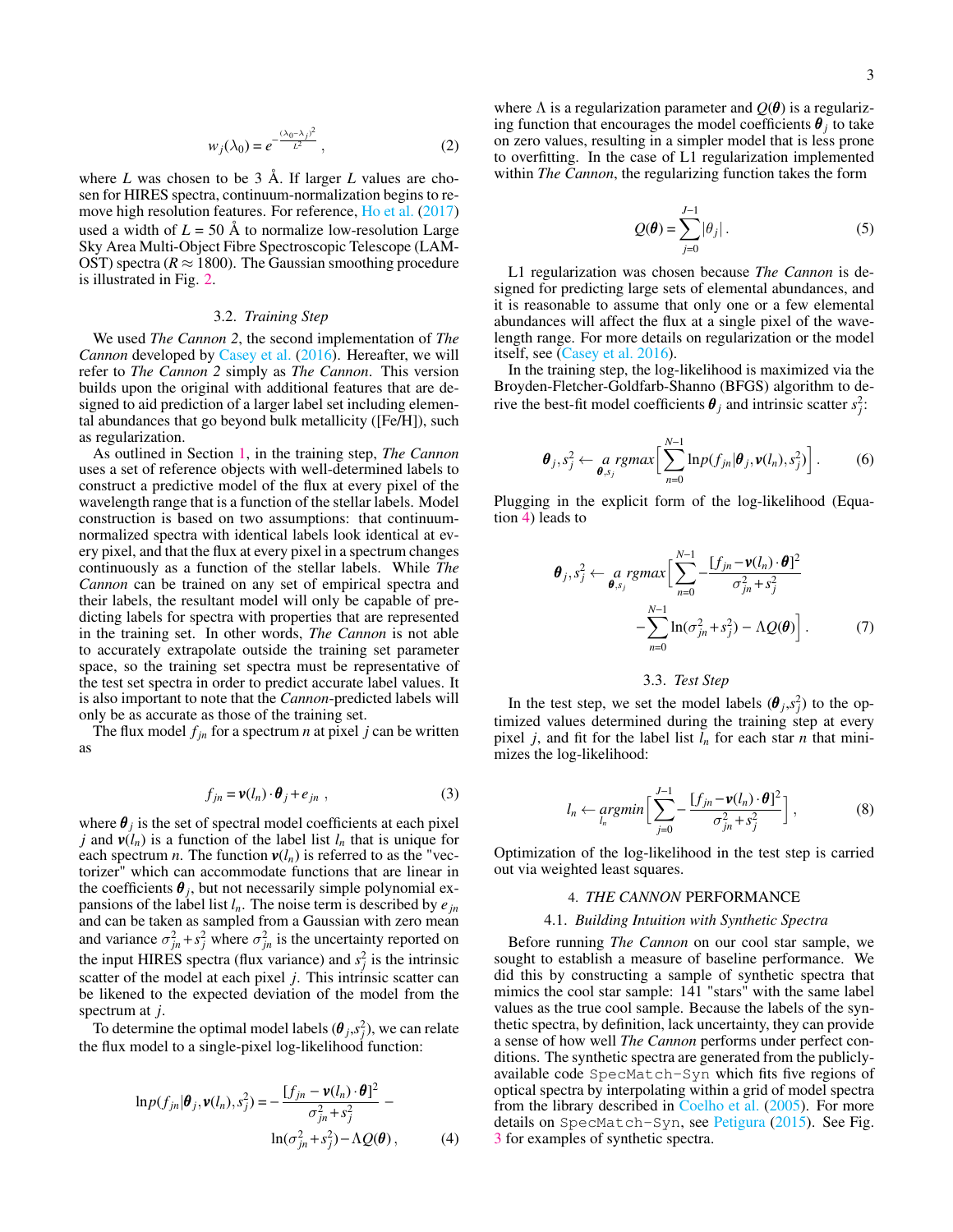

<span id="page-3-0"></span>Figure 2. HIRES spectrum of a reference sample star (HD100623) before and after normalization. The top panel shows the pre-normalized spectrum overlaid with the Gaussian-smoothed version of itself in red, while the bottom panel shows the normalized spectrum after the Gaussian-smoothed signal was divided out. The displayed wavelength region ( $\lambda = 5400-5600$  Å) is a subset of the full wavelength range and was chosen for better visualization of the spectrum and accompanying Gaussian-smoothed curve.



<span id="page-3-1"></span>**Figure 3.** Synthetic spectra generated via SpecMatch-Syn under the same  $T_{\text{eff}}$ , logg, and [Fe/H] conditions ( $T_{\text{eff}}$  = 4000 K, logg = 4.5 cm s<sup>-2</sup>, [Fe/H] = 0.2 dex) but with varying amounts of additional broadening. From top to bottom, the spectra have *v*sin*i* = 0–10 km s<sup>−1</sup> in increments of +2 km s<sup>−1</sup>.

We tested the validity of *Cannon*-predicted labels through a bootstrap leave-one-out cross-validation scheme where we trained the spectral model on all objects in the synthetic spectral sample but one, and predicted labels for the object that was left out. We carried out this scheme iteratively to pass through the entire sample and predict labels for every object. Following the work of [Ness et al.](#page-8-15) [\(2015\)](#page-8-15) and [Casey et al.](#page-8-16) [\(2016\)](#page-8-16), we began with a spectral model in which the label list  $l_n$  was quadratic in the labels, resulting in the following label list:

$$
l_n \equiv [1, T_{\rm eff}, R_*, [Fe/H], T_{\rm eff}^2, T_{\rm eff} \cdot R_*,
$$
  
\n
$$
T_{\rm eff} \cdot [Fe/H], R_*^2, R_* \cdot [Fe/H], [Fe/H]^2],
$$
\n(9)

Where 1, the first element in the label list, is there to allow for

a linear offset in the fitting [\(Ness et al.](#page-8-15) [2015\)](#page-8-15). We found that modeling the projected rotational velocity *v*sin*i* as a fittedfor parameter in addition to *T*eff, *R*∗, and [Fe/H] resulted in more accurate labels predictions; a second order model without *v*sin*i* achieves accuracies of 40 K in *T*eff, 13% in *R*∗, and 0.06 dex in [Fe/H], while a second order model with *v*sin*i* achieves accuracies of 32 K in  $T_{\text{eff}}$ , 13% in  $R_*$ , and 0.03 dex in [Fe/H].

Using a third order rather than second order (quadratic-inlabel) model with *v*sin*i* further improves label predictions; a third order model achieves accuracies of 22 K in *T*eff, 8% in *R*<sup>∗</sup>, and 0.03 dex in [Fe/H]. Thus, these tests with synthetic spectra motivate a third order *Cannon* model with *v*sin*i* included as a label. The third order model results in a label list composed of additional third order cross terms, bringing the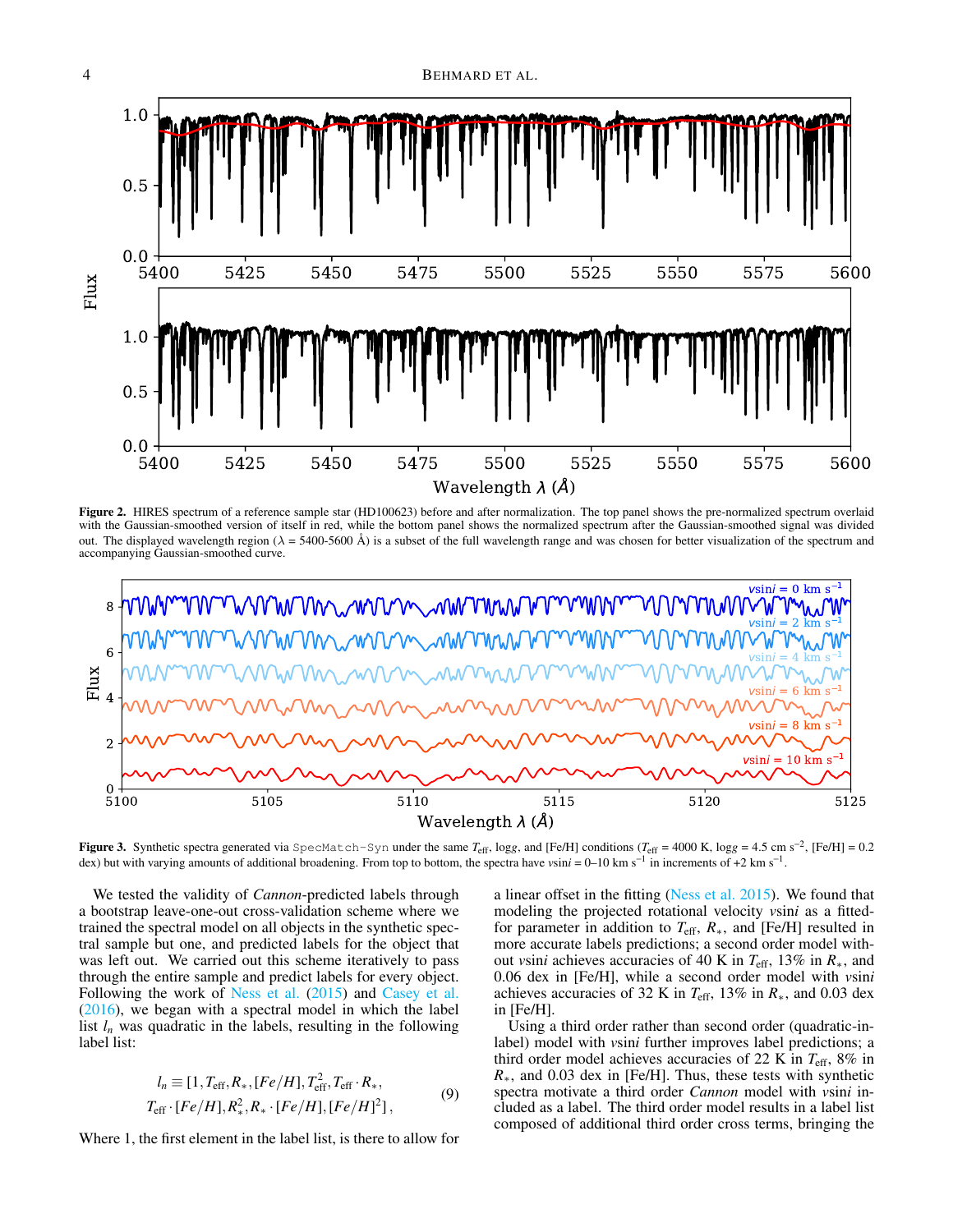total number of terms up to 20.

#### 4.2. *Cool Star Sample*

To run *The Cannon* on the cool star sample, we employed the same bootstrap leave-one-out cross-validation scheme. As in the case of synthetic spectra, the cool star HIRES spectra are best described by a third order model, which is unsurprising given their resolution of *R*  $\approx$  60,000 (∼3 times the resolution of APOGEE spectra). The more flexible model may also better-describe our more diverse training set, composed of stars with a wider *T*eff range (APOGEE stars are confined to  $T_{\text{eff}}$  = 3500–5500 K). A third order model fitting for  $T_{\text{eff}}$ , *R*∗, and [Fe/H] achieves precisions of 80 K in *T*eff, 6% in *R*∗, and 0.1 dex in [Fe/H].

We found that *The Cannon* predicted anomalously poor label values for one source (GL896A). Upon inspection, we found that the spectrum of GL896A exhibits significantly broader features than any other source in our sample. Because GL896A is not well-represented in the training set, *The Cannon* is unable to construct a model that well-describes GL896A (Fig. [5,](#page-4-0) top panel). While such fast rotators are rare amongst K and M dwarfs, the presence of this target indicates that our implementation of *The Cannon* must still take them into consideration. We modified our implementation by augmenting and diversifying the training set; we created *x* copies of each spectrum in the cool star sample (exploring different values of *x* to see which resulted in the best performance), and applied differential values of artificial broadening to simulate faster stellar rotation. Artificial broadening was carried out by convolving the spectra with a rotational-macroturbulent broadening kernel described in [Hirano et al.](#page-8-25) [\(2011\)](#page-8-25).

In order for this scheme to work, *v*sin*i* must be specified as a fitted-for label as in the tests with synthetic spectra. This is problematic because more than half of the cool stars do not have reported *v*sin*i* values. We dealt with this by assigning all sources in the augmented sample a new label that describes general broadening, taken to be the FWHM of a Gaussian fitted to the spectral autocorrelation peaks (Fig. [4\)](#page-4-1). This resulted in better flux predictions for the spectrum of GL896A (Fig. [5\)](#page-4-0), and better label predictions overall. The most precise labels are achieved when the cool star sample is augmented by  $x = 5$ (5 copies generated for each spectrum), and the copies are artificially broadened by 0–5 km s<sup>−1</sup> as the cool star sample does not appear to include any significantly rapid rotators (*v*sin*i* > 5 km s<sup>−</sup><sup>1</sup> ). We ultimately achieved precisions of 68 K in *T*eff, 5% in *R*∗, and 0.08 dex in [Fe/H], and verified that these label predictions vary within the reported precisions for different *Cannon* runs. While it may seem surprising that *The Cannon* achieves better predictions in *R*<sup>∗</sup> for empirical spectra compared to synthetic spectra (5% versus 8% in *R*∗), it should be noted that the synthetic spectra may not accurately reflect the input *R*<sup>∗</sup> values as a conversion to log*g* was required, which in turn required *M*∗. We do not have *M*<sup>∗</sup> values for the cool star sample, and instead assumed a linear relationship between *R*<sup>∗</sup> and  $M_*$  ( $M_*/M_{\odot} = R_*/R_{\odot}$ ) to obtain mass estimates. This is a valid approximation for the main sequence, but is not perfect.

Because of the large number of terms in our model, we considered overfitting to be a potential issue. That is, overly precise modeling of the training set flux may lead to less accurate label predictions. To address this, we added regularization to our *Cannon* model and assessed whether label prediction improved. We explored a grid of regularization strengths from  $\Lambda = 10^{-6}$  to  $\Lambda = 10^2$  uniform in log space. We found that no



<span id="page-4-1"></span>Figure 4. The autocorrelation functions of spectra displayed in Fig. marked in dotted lines. The overlaid Gaussian fits are displayed in dashed lines.



<span id="page-4-0"></span>Figure 5. The spectrum of GL896A overlaid with the *Cannon* model before augmenting the library with broadened copies of the spectra (top), and after (bottom). The true spectrum is plotted in black while the *Cannon* models are plotted in blue.

matter the regularization strength, adding regularization to the model always resulted in less precise label predictions. It is possible that regularization does not lead to better predictions for the 3 labels  $(T_{\rm eff}, R_*)$  [Fe/H]) we are considering because all of these labels affect the flux at each wavelength point. Thus, we do not benefit from regularization that encourages sparsity (L1, encourages the model coefficients to go to zero). L1 regularization may lead to better label predictions if we expand our label set to include elemental abundances, but that is beyond the scope of this study.

# 4.3. *Performance at Low S/N*

To investigate the effect of photon shot noise on the precision of label predictions made with *The Cannon*, we carried out the same procedure employed by [Yee et al.](#page-8-14) [\(2017\)](#page-8-14) for the empirical spectroscopic tool SpecMatch-Emp; we isolated a subset of 20 stars from the cool star sample with S/N > 160/pixel and degraded their spectra by injecting Gaussian noise to simulate target S/N values of 120, 100, 80, 60, 40, 20, and 10 per pixel. We generated 20 S/N-degraded spectra for each spectrum in the subset and S/N target value, then com-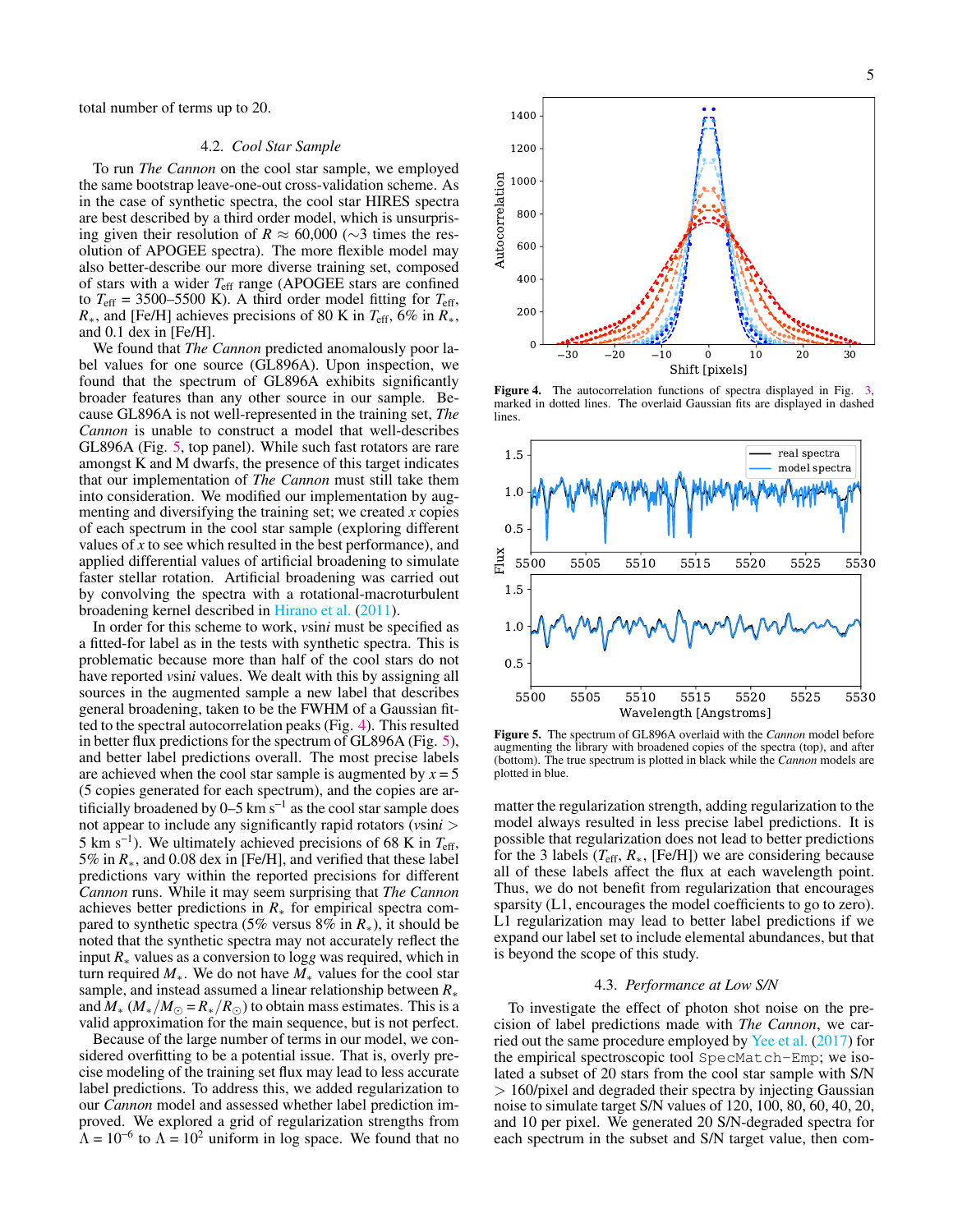

<span id="page-5-0"></span>Figure 6. Comparison of the cool star sample library labels with the *Cannon*-predicted labels (*T*eff, *R*∗, [Fe/H]). In the left panel plots, the black points represent the library labels and the red lines represent the *Cannon* labels. The right panel plots display the label residuals, with the red lines denoting possible trends. We note that the slope values of these linear trends are much lower than those of residuals from labels predicted via techniques that make use of empirical spectral libraries [\(Yee et al.](#page-8-14) [2017\)](#page-8-14).

pared the precision of the *Cannon* label predictions for the degraded spectra with those of the original  $S/N > 160$ /pixel spectra, which we took as ground truth. The results are summarized in Fig. [7.](#page-6-0)

As expected, lower S/N leads to larger median scatter in label predictions made with *The Cannon*. However, the median scatter at  $S/N = 10$ /pixel is still low, with 3.5 K in  $T_{\text{eff}}$ , 0.4% in *R*∗, and 0.006 dex in [Fe/H]. This demonstrates that *The Cannon* is quite robust, even at low S/N values. This performance is better than that achieved by SpecMatch-Emp, which has median scatter values at  $S/N = 10$ /pixel of 10.4 K in *T*eff, 1.7 % in *R*∗, and 0.008 dex in [Fe/H] [\(Yee et al.](#page-8-14) [2017\)](#page-8-14), though it should be noted that SpecMatch-Emp conducted this test with stars spanning the HR diagram while our sample is *T*eff-limited.

Motivated by the small observed scatter in [Fe/H], we attempted to estimate the minimum change in [Fe/H] that is theoretically detectable. To do so, we considered the difference between two spectra corresponding to stars with slightly different metallicities ( $\Delta$ [Fe/H]). We defined a quantity S that relates three quantities:  $\Delta$ [Fe/H]; the derivative of the spectrum with changing metallicity,  $\delta f / \delta [Fe/H]$ ; and the flux uncertainty  $\sigma_f$ . S can be thought of as analogous to S/N. For the *j*th pixel, the relation is

$$
S_j = \frac{\left(\frac{\delta f}{\delta [Fe/H]}\right)_j \Delta [Fe/H]}{\sigma_{f,j}} \tag{10}
$$

This equation can be rewritten as

$$
S_j = \frac{\left(\frac{\delta f}{\delta [Fe/H]}\right)_j \Delta [Fe/H]}{c_j \langle \sigma_f \rangle} , \qquad (11)
$$

where  $\langle \sigma_f \rangle$  is the average flux uncertainty and  $c_j$  is directly related to the blaze function. The total  $S$  (summing over pixels) of the metallicity measurement can be written as

$$
S = \sqrt{\sum_{j} (S_{j})^{2}}
$$
  
=  $\frac{\Delta[Fe/H]}{\langle \sigma_{f} \rangle} \sqrt{\sum_{j} \left[ \left( \frac{\delta f}{\delta[Fe/H]} \right) / c_{j} \right]^{2}}$ . (12)

Rearranging terms to solve for the minimum theoretically detectable change in metallicity yields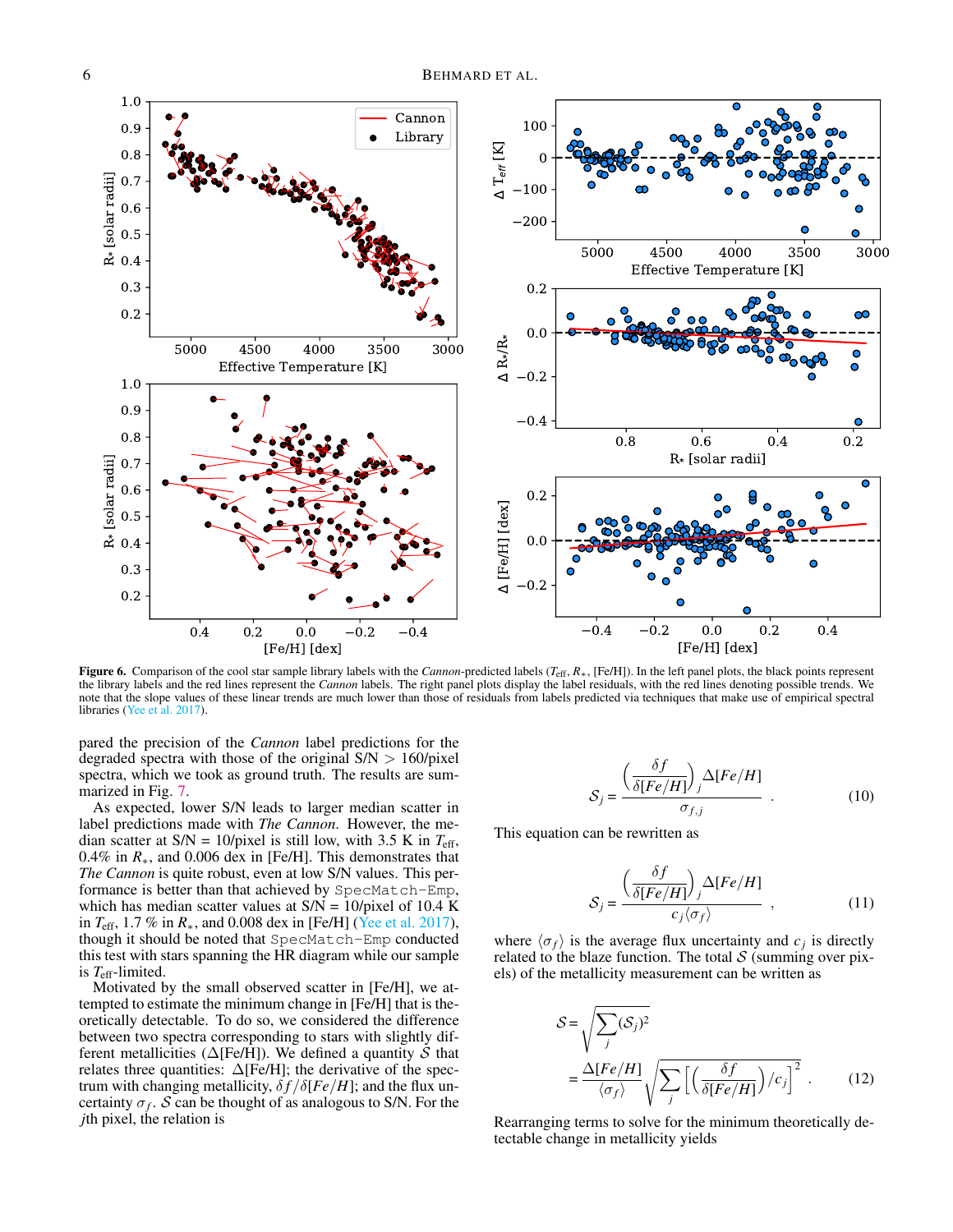

<span id="page-6-0"></span>Figure 7. Log-log plots showing the median scatter of *Cannon*-derived labels as a function of both S/N and resolution. Each colored block within the subplots represents the median RMS difference in *T*eff (top), *R*<sup>∗</sup> (middle), and [Fe/H] (bottom) predictions from the cool star subset with spectra satisfying  $S/N > 160$ /pixel when degraded to lower S/N and resolution. The median RMS difference is also explicitly provided within each block in units of K (*T*eff), solar radii (*R*∗), and dex ([Fe/H). The median scatter increases as the S/N and resolution decreases, which is representative of the effect photon shot noise and lower resolution would have on the precision of *Cannon* label predictions for HIRES spectra.

$$
\Delta[Fe/H] = S\langle \sigma_f \rangle / \sqrt{\sum_{j} \left[ \left( \frac{\delta f}{\delta[Fe/H]} \right) / c_j \right]^2} \ . \quad (13)
$$

A metallicity change is detectable at  $1\sigma$  if  $S = 1$ . For a S/N =10/pixel as considered above, i.e.,  $\langle \sigma_f \rangle = 0.1$ , we find  $\Delta$ [Fe/H] = 0.001 dex. This is much smaller than the median scatter in [Fe/H] predictions made with *The Cannon* at S/N = 10/pixel (0.006 dex). Therefore, the sensitivity of *The Cannon* lies within theoretical bounds.

#### 4.4. *Performance at Low Spectral Resolution*

While HIRES spectra are observed at  $R \approx 60,000$ , many large spectroscopic surveys are observed at lower spectral resolutions. Thus, it is valuable to quantify how spectral resolution affects the accuracies of label predictions with *The Cannon*. We expected performance to decrease as spectral resolution decreases because lines will blend together, resulting in less spectral information for *The Cannon* to work with.

To investigate spectral resolution dependence, we followed the same procedure used for the S/N degradation test; we used the same subset of 20 stars with  $S/N > 160$  and simulated lower resolution by convolving their spectra with a Gaussian kernel. We again treated the label predictions of the original high resolution ( $R \approx 60,000$ ) spectra as ground truth. We simulated spectra with target resolution values of  $R = 50,000$ , 40,000, 30,000, 20,000, 10,000, 7500, and 5000. The results are summarized in Fig. [7,](#page-6-0) which also illustrates how the precisions of label predictions are affected when both S/N and resolution are degraded.

As in the case of degraded S/N, the accuracy of *Cannon* label predictions decrease with spectral resolution. At *R* = 30,000, median scatter in the labels is 6.7 K in  $T_{\text{eff}}$ , 0.2% in  $R_*$ , and 0.009 dex in [Fe/H]. This performance is better than that of SpecMatch-Emp's at equivalent resolution, with median scatter values of 10.1 K in  $T_{\text{eff}}$ , 1.3% in  $R_*$ , and 0.014 dex in [Fe/H] [\(Yee et al.](#page-8-14) [2017\)](#page-8-14).

*The Cannon* also exhibits a much slower reduction in label accuracy as resolution continues to decrease; at  $R = 5000$ , the median scatter in *Cannon* predictions is 24.1 K in *T*eff, 4.7% in *R*∗, and 0.026 dex in [Fe/H], while SpecMatch-Emp's is 962 K in *T*eff, 228% in *R*∗, and 0.094 dex in [Fe/H] [\(Yee](#page-8-14) [et al.](#page-8-14) [2017\)](#page-8-14). This suggests that *The Cannon* would be a favorable method for predicting labels for spectra from many large, lower resolution spectroscopic surveys (e.g., SEGUE [\(Beers](#page-8-26) [et al.](#page-8-26) [2006\)](#page-8-27),  $R \approx 2000$ , RAVE [\(Steinmetz et al.](#page-8-27) 2006),  $R \approx$ 7000, LAMOST [\(Newberg et al.](#page-8-28) [2012\)](#page-8-28),  $R \approx 1800$ ).

# 4.5. *Performance with Label Errors*

To investigate the effect of errors in the library labels on predictions made with *The Cannon*, we followed the same procedure used for the S/N and resolution degradation tests; we used the same subset of 20 stars with  $S/N > 160$  and injected Gaussian noise into the labels to simulate additional uncertainty up to 1x the achievable precisions (68 K in  $T_{\text{eff}}$ , 5% in stellar radius *R*∗, and 0.08 dex in [Fe/H]). We found that the labels are quite robust to realistic random noise in the library labels; adding 1x uncertainty leads to an increase in label prediction uncertainties of 22 K in *T*eff, 4% in *R*∗, and 0.06 dex in [Fe/H]. The results are summarized in Table [1.](#page-7-1)

It is worth noting that the scatter in *Cannon*-predicted values of *T*eff is lower than the original label uncertainty by more than 50%, suggesting that in the limit of a very large library with labels containing a certain amount of random noise, *The Cannon* can derive a model that yields a higher *T*eff precision compared to that of the library spectra. We note that this result is insensitive to zero-point offsets; it is not possible to bootstrap to higher label precisions using *The Cannon*.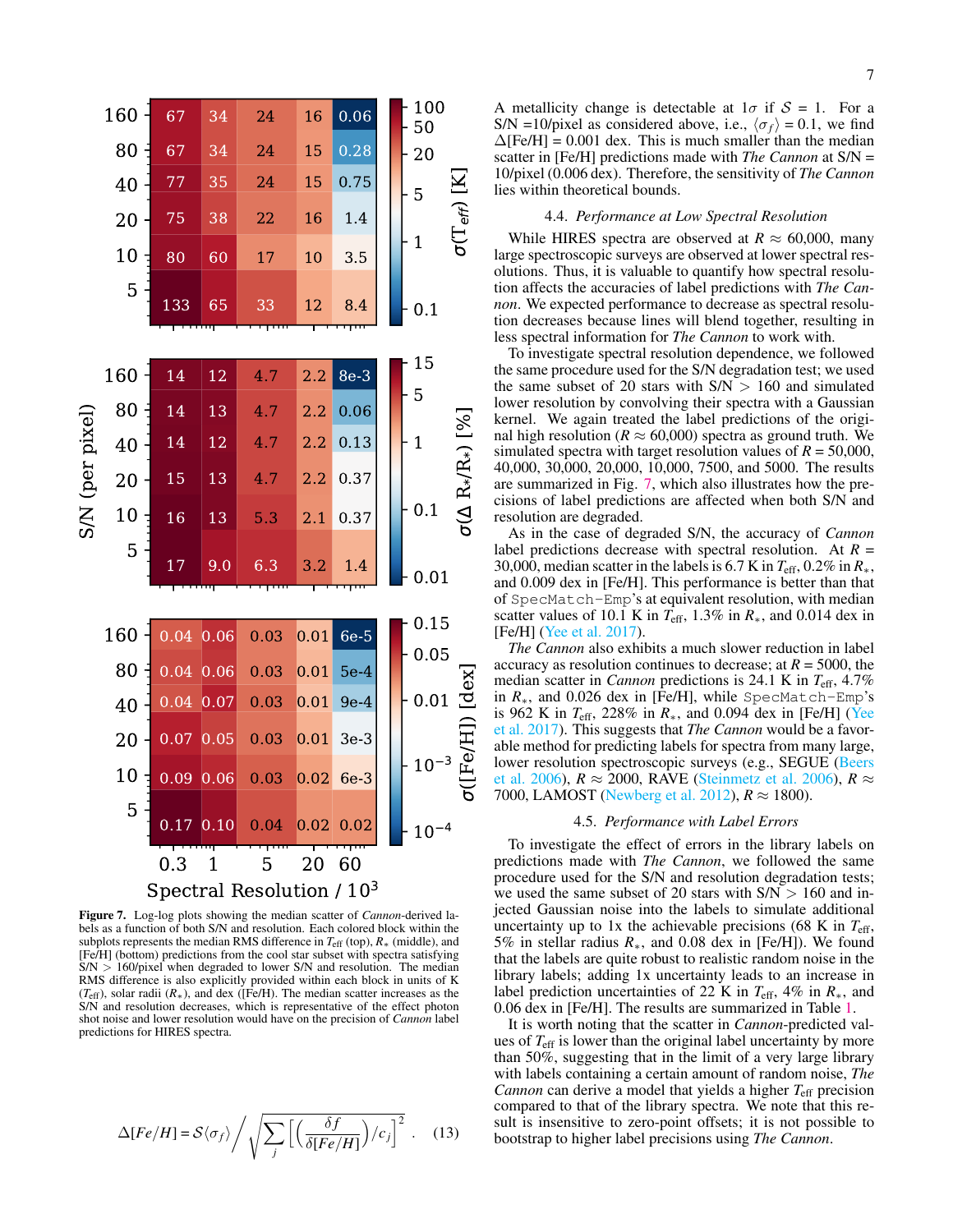<span id="page-7-1"></span>Table 1 Median RMS scatter in all *Cannon*-derived labels after adding an 1x the amount of uncertainty to all labels

| Added uncertainty<br>$(T_{\rm eff}, R_*,$ [Fe/H]) | $\sigma(T_{\rm eff})$ | $\sigma(\Delta R_*/R_*)$<br>$\%$ | $\sigma$ ([Fe/H])<br>dex |
|---------------------------------------------------|-----------------------|----------------------------------|--------------------------|
| 68 K                                              | 22                    |                                  | 0.02                     |
| 5% $R_*$                                          |                       |                                  | 0.02                     |
| $0.08$ dex                                        |                       |                                  | 0.06                     |

## 5. DISCUSSION

<span id="page-7-0"></span>We evaluated how well *The Cannon*, a data-driven spectroscopic tool, is able to predict stellar labels for cool stars  $(T<sub>eff</sub>)$  $= 3000 - 5200$  K) given high-resolution spectra. With adjustments to the spectral training set, it achieves precisions of 68 K in  $T_{\text{eff}}$ , 5% in  $R_*$ , and 0.08 dex in [Fe/H]. Unlike traditional spectroscopic modeling techniques, *The Cannon* does not rely on stellar models that struggle to reproduce the complexities of cool star spectra. Rather, as a data-driven method, *The Cannon*'s performance improves as the input spectra become more information-rich.

In the case of spectra with perfect labels (no uncertainty) as simulated with synthetic spectra, *The Cannon* achieves label accuracies of 22 K in  $T_{\text{eff}}$ , 8% in  $R_*$ , and 0.03 dex in [Fe/H]. *The Cannon* generally makes better label predictions for synthetic spectra because the labels of real spectra include uncertainties that are endemic to the catalogs from which the cool star sample originates. These catalogs are described in [von](#page-8-20) [Braun et al.](#page-8-20) [\(2014\)](#page-8-20), [Mann et al.](#page-8-12) [\(2015\)](#page-8-12), [Brewer et al.](#page-8-21) [\(2016\)](#page-8-21), and [Yee et al.](#page-8-14) [\(2017\)](#page-8-14), and present labels derived from a combination of modified SME [\(Brewer et al.](#page-8-5) [2015\)](#page-8-5), photometry, parallaxes, interferometry, and empirical relations between the labels and EWs of spectral features. Each of these techniques have associated uncertainties, resulting in less precise label predictions with *The Cannon* when compared to the case of spectra with perfect labels.

Compared to current synthetic spectral techniques (SME, MOOG, etc.), *The Cannon* is better-suited for predicting the labels of cool stars. While the latest iterations of spectral synthesis codes model cool stars more successfully than initial versions with additions such as more accurate radiative transfer algorithms, equations of state, and larger line lists, they still lack complete sets of molecular line opacities and sufficient constraints to fully disentangle the effects of *T*eff, log*g*, and abundances (e.g., [Bean et al.](#page-8-29) [2006;](#page-8-29) [Piskunov & Valenti](#page-8-6) [2017\)](#page-8-6).

It is more appropriate to compare *The Cannon* to other data-based techniques such as SpecMatch-Emp, a labelpredicting spectroscopic tool developed by [Yee et al.](#page-8-14) [\(2017\)](#page-8-14) that utilizes an empirical spectral library. While SpecMatch-Emp achieves accuracies of 70 K in *T*eff, 10% in *R*∗, and 0.12 dex in [Fe/H] for stars of spectral types ∼K4 and later, these label predictions are slightly worse than those achieved by *The Cannon*. In addition, the residuals from label predictions with SpecMatch-Emp display linear trends where residuals are more negative for larger values in the label space, and more positive for smaller values in the label space [\(Yee et al.](#page-8-14) [2017\)](#page-8-14). These trends are partly explained by considering that the empirical spectral library spans a finite region (convex hull of the label values), and is inclined to pull spectral predictions at the edge of the region towards the center. While the residuals from label predictions with *The Cannon* also display slight linear trends, they are less pronounced and constitute a smaller source of systematic error (Fig. [6,](#page-5-0) right panel). This is because the choice of flux model coefficient values allows for some extrapolation outside the finite region spanned by the training set.

While *The Cannon* is a powerful tool for spectroscopic characterization, it has a number of drawbacks. For example, by individually treating each pixel within the spectral wavelength range, it assumes no covariance between flux values of any pixels. However, multiple spectral features can be affected by a single label, such as a particular elemental abundance or ionization state. This motivates converting *The Cannon* into a fully Bayesian framework through the inclusion of priors such as line lists to address covariance of different spectral features, or known correlations between labels such as the Stefan-Boltzman relation.

Although L1 regularization does not improve cool star label predictions for *T*eff, *R*∗, and [Fe/H], L2 regularization may be better suited to such cases where labels do not include large sets of elemental abundances as L2 regularization does not encourage model coefficients to go to zero as rapidly. However, we are also interested in eventually using *The Cannon* to predict elemental abundances, in which case L1 regularization may become a useful feature. For example, we are interested in comparing the C/O ratios of K and M dwarfs to the characteristics of planets they host as such volatile ratios can probe planet formation histories. Ultimately, we will use *The Cannon* to conduct large demographic studies of cool stars with HIRES spectra with the goal of establishing correlations between small, cool stars such as K and M dwarfs and the planets they host. This work has wide potential application given that many future exoplanet surveys are focused on cool stars such as M dwarfs.

We thank Andrew Casey (Monash U.), Anna Ho (Caltech), and Melissa Ness (MPIA) for many useful discussions regarding *The Cannon*. A.B. acknowledges funding from the National Science Foundation Graduate Research Fellowship under Grant No. DGE1745301.